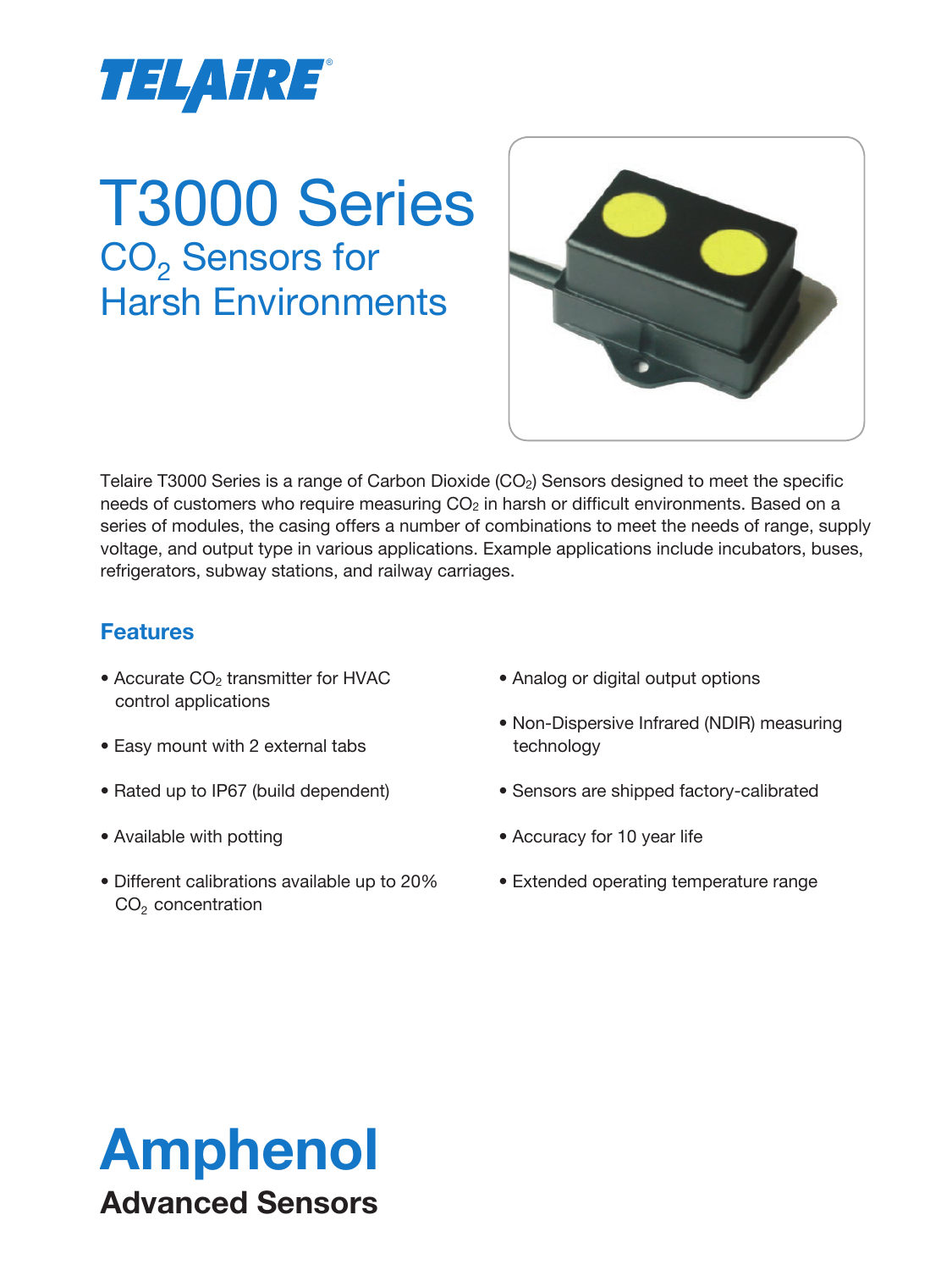# **T3000 Series Specifications**

#### **Sensing Method**

Non-Dispersive Infrared (NDIR), single or dual wavelength

#### **Power Supply Requirements**

15 – 15 VDC ±10% 24 - 18-30 VAC RMS, 50/60 Hz, or 18 to 42 VDC, polarity protected

#### **Power Consumption**

Typical 0.7 W at nominal voltage of 24V AC RMS

#### **Range**

See Ordering Information for calibrated ranges

#### **Resolution**

Minimum 10bit or analog equivalent

#### **Accuracy**

#### **Single Wavelength**

- (0~2,000 ppm as example)
- $\bullet$  400-1250 ppm  $\pm 30$  ppm or 3% of reading, whichever is greater\*,\*\*
- 1250-2000 ppm ±5% of reading + 30ppm \*, \*\*

#### **Dual Wavelength**

- (0~2,000 ppm range as example)
- 75 ppm or 10% of reading (whichever is greater)

(0~200,000 ppm range as example)

- $\pm 5\%$  of reading or  $\pm 0.3$  vol% CO<sub>2</sub> (whichever is larger) at 0 - 20 vol%  $CO<sub>2</sub>$  and 0°C to +25°C
- At 25°C to 50°C additional ±0,1% of reading or  $\pm 0,01$  vol% CO<sub>2</sub> (whichever is larger) per degree C.
- \*Tolerance based on span gas of ±2%

\*\* ABC Logic not deactivated

# **Temperature Dependence**

0.2% FS / °C

#### **Response Time, tau (63%)**  $< 200$  sec

#### **Aging (Dual Wavelength Only)**

+/- 5% of reading annual drift. Less than +/- 25% of reading within product life time.

# **Recommended Recalibration Interval**

Single Wavelength – No calibration required Dual Wavelength - 1 year

# **Working Temperature**

0° to +50°C (measures within tolerance)

# **Operation Temperature (Sensor Is Powered)**

 $-30^\circ$  to  $+50^\circ$ C

#### **Storage Temperature**  $-40^\circ$  to  $+70^\circ$ C

**Minimum Lifetime** 10 years or 30,000 operating hours

**Flammability Classification** To UL94 5VA (dependent upon build)

#### **RH Range**

0% to 99% RH (non-condensing)

#### **Atmospheric Conditions**

Sensors have been designed and tested to the following However, not all models are as capable; please discuss your application with Telaire.

- Marine, salt mist and particles present
- $\bullet$  0<sub>2</sub> level 0-21 vol%
- 0 to 100% RH.
- Ammonium max 200mg/m $3$
- $\bullet$  S<sub>0</sub><sub>2</sub> max 0,5 vol%
- Ethylene max 500ppm vol
- Ozone

#### **IP Class**

Up to IP67, dust tight and immersion to 1m. Optional potting Discuss your requirement with Telaire.

# **Output Configurations**

#### **Digital**

- Modbus over RS485
- UART

#### **Analogue\***

- 0 to 5 V
- 0 to 10 V
- 4 to 20mA

\*Digital to Analogue Error ±1%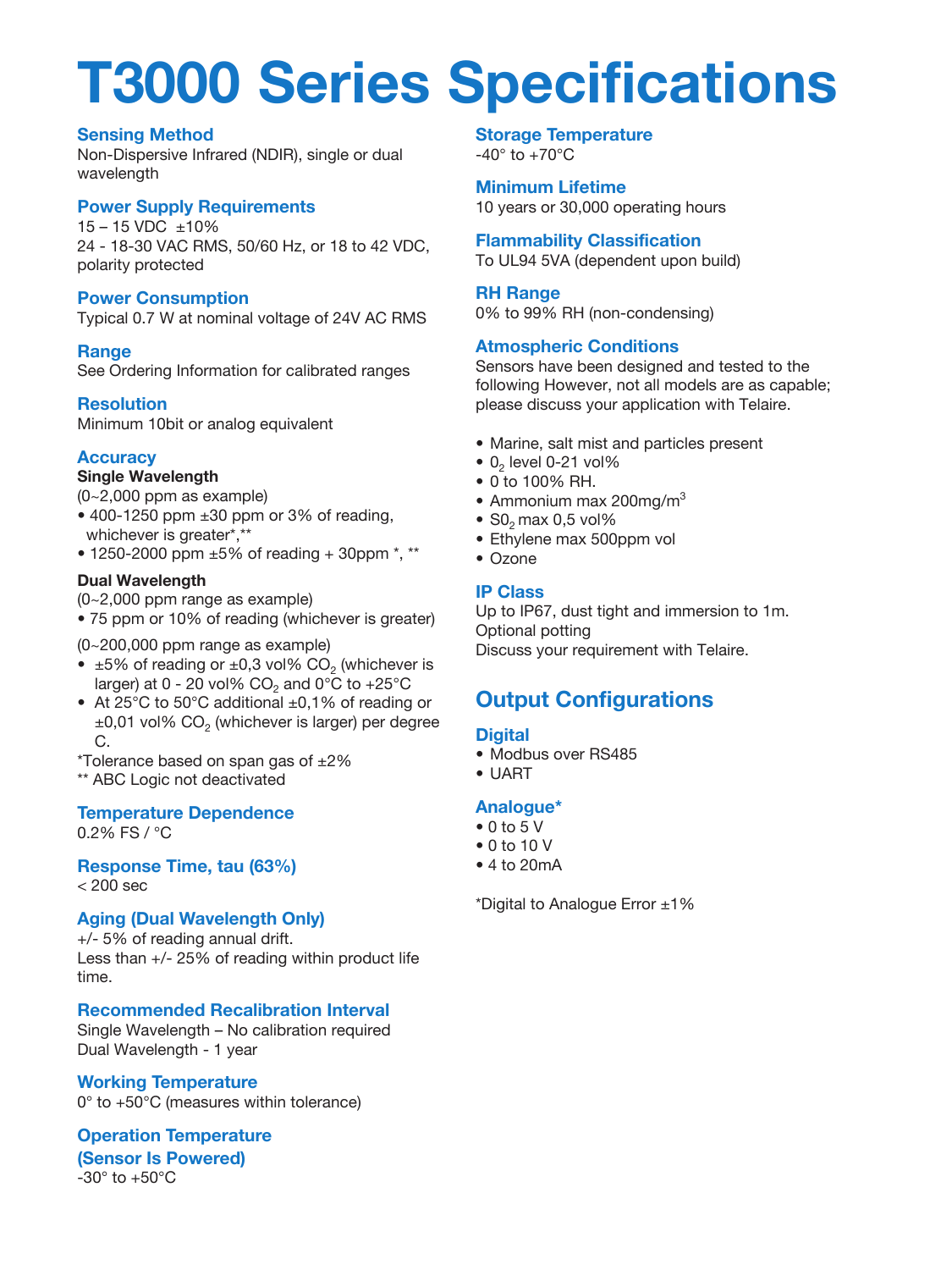# **Carbon Dioxide ABC Logic™ Self Calibration**

The single wavelength sensors employ the patented ABC (Automatic Background Calibration) Logic selfcalibration system. ABC Logic virtually eliminates the need for manual calibration in applications where the indoor CO2 level drops to outside levels during unoccupied periods (e.g. during evening hours). ABC Logic is a special software routine in the sensor that remembers the background readings for 14 consecutive evenings, calculates if there is a sensor drift, and then corrects for it.

With ABC Logic enabled, the sensor will typically reach its operational accuracy after 25 hours of continuous operation at a condition that is exposed to ambient reference levels. Sensors will maintain accuracy specifications with ABC Logic enabled, given that it is at least three times in 14 days exposed to the reference value and this reference value is the lowest concentration to which the sensor is exposed.

*Note: Applies when used in typical indoor ambient air. Consult Telaire if other gases or corrosive agents are part of the application environment.*

## **CO<sub>2</sub> Calibration Guarantee**

Telaire is serious about minimizing maintenance, so each single-wavelength sensor comes with a lifetime calibration guarantee. And each dual wavelength sensor has a two-year calibration guarantee.